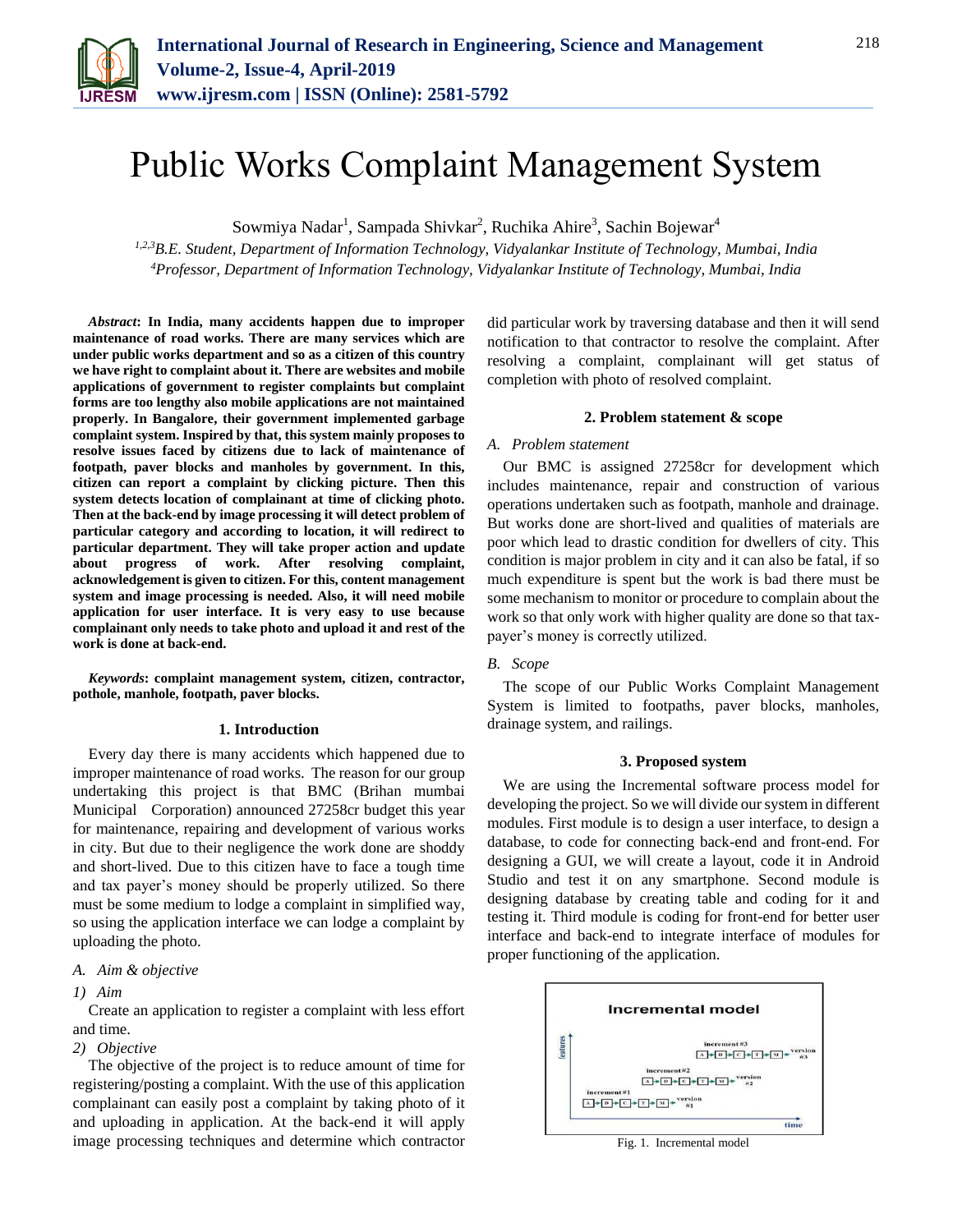

## *A. Methodology*

#### *1) Requirement analysis*

It includes software requirements and knowledge about it. In this we need Android Studio software to code the application and xampp server to code the back-end connection.

## *B. Design*

It includes layout designing part of application. This has layout of front end that means it contains how user interface looks, how it navigates and layout for database connectivity also.



Fig. 2. Design

## *C. Coding/Implementation*

The project is implemented using Android SDK, Android Studio, xampp server in which database used will be Sqlite.

#### *D. Testing*

Along with the completion of task we will require to test for any defects, errors, modules are working properly, it is meeting the requirement specified. So we will require some testing methodologies to carry out this process. Whenever we are coding a piece of code we will using unit testing so as to check it is fulfilling the functionality and working properly without any error with considering other exception handling. We will require to use integration testing to check whether two or modules when integrated are working properly without any glitches. Graphical User Interface testing to verify that the GUI is working properly.

# *E. Maintenance*

Corrective, perfective and adaptive maintenance will be carried out.

# *F. Feasibility study*

A feasibility study looks at the viability of an idea with an emphasis on identifying potential problems. It attempts to answer two main questions: Will the idea work, and should you proceed with it? There are following types of feasibilities:

 *Technical feasibility:* Both the Citizen's and Constructor application will be made in java using Android Studio which would be exclusively for the Android Devices. We use image processing for severity of problem, Cloud Computing, Google API

for detection of location.

- *Economic feasibility:* Project will be done using open source technologies and hence the development cost with respect to software is negligible. For Applications we may need to buy domain name and hosting charges in order to run the Android application and cannot be specified currently. Launching the project on android play store would just require developer's one-time registration of \$25.
- *Optional Feasibility:* Application will be on Android smartphone as most of people use smartphone in India.

#### **4. System design**

#### *A. Data flow diagram*

A Data Flow Diagram (DFD) for our system is done in two levels. Level 0 is a context diagram in which complainant and contractor directly communicate with complaint management system. In level 1 complaint management system is subdivided into three modules as complain, image analysis and report generation module. And complainant, Contractor.



Fig. 3. Data flow diagram level 0



Fig. 4. Data Flow Diagram Level 1

#### *B. Activity diagram*

Activity diagrams are graphical representations of work of step-wise activities which are mentioned in the use case diagram. *Upload a photo*

Complainer **Takes a photo Upload a photo** 

Fig. 5. Photo upload